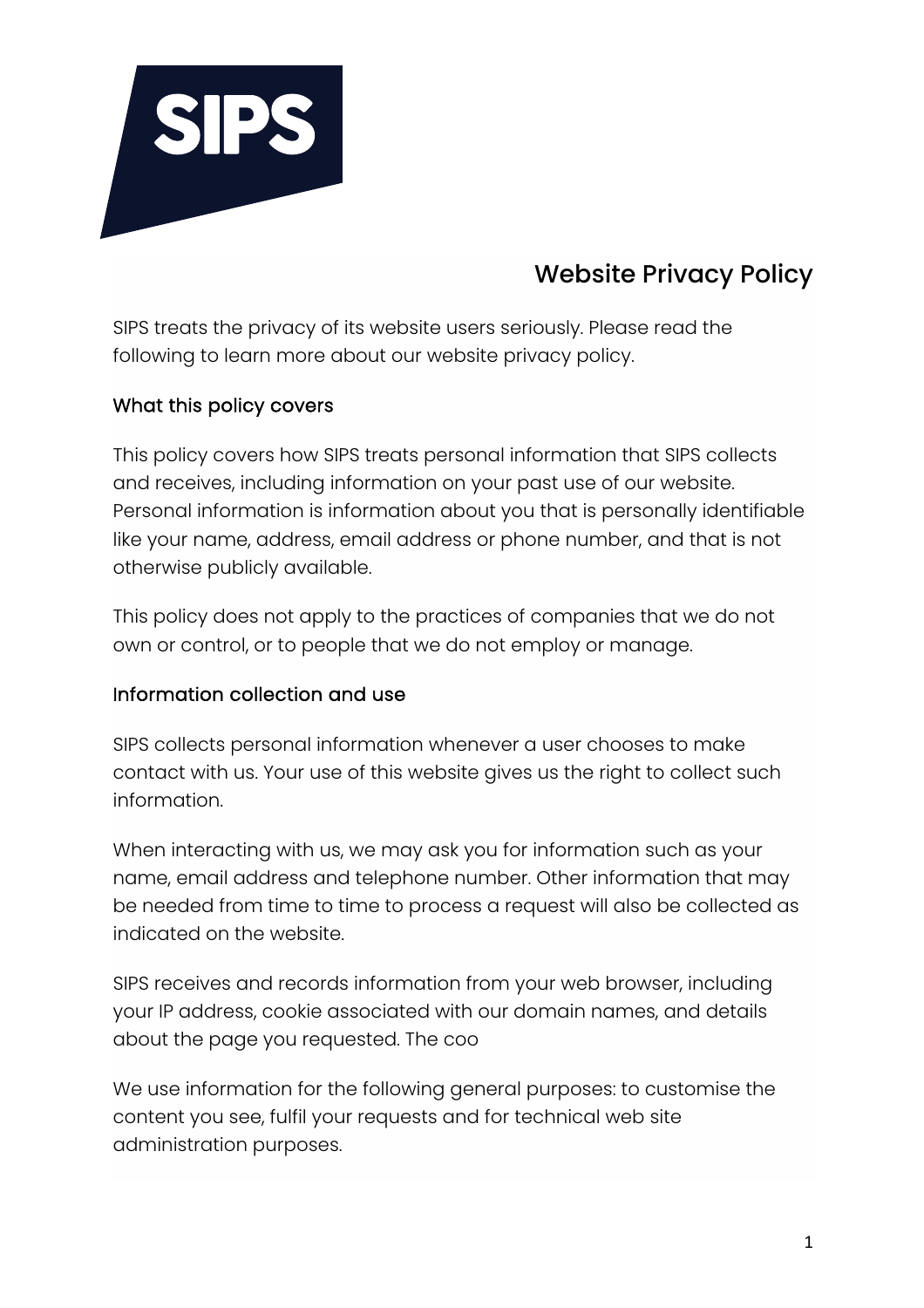

#### Cookies

Cookies are small containers of data that are sent to your computer by websites that you visit. We use cookies to make our website easier for you to use and to help reduce abuse of our online services. We also use cookies to monitor usage so we can spot trends and make improvements to our website. We believe that our use of cookies is necessary for the smooth functioning of the website. We do not believe that they pose any threat to your personal privacy or online security and we recommend that you 'allow' cookies.

SIPS' websites use Google Analytics, a web analytics service provided by Google, Inc. Google Analytics' cookies enable us to collect information about the numbers of visitors to each page of our website, and also their general geographical location. It does not collect personally identifiable information and does not track your movements between different websites. To find out more about how Google analytics interacts with our website, go here

(https://developers.google.com/analytics/devguides/collection/analyticsjs/ cookie-usage)

To provide website visitors more choice on how their data is collected by Google Analytics, Google Analytics offer an Opt-out Browser Add-on. The add-on communicates with the Google Analytics JavaScript to indicate that information about the website visit should not be sent to Google Analytics.

If you wish to opt out, please download and install the opt-out add-on for your current web browser (https://tools.google.com/dlpage/gaoptout).

## Information sharing and disclosure

Data collected by us is held in accordance with the General Data Protection Regulation 2018. All reasonable precautions are taken to prevent unauthorised access to this information.